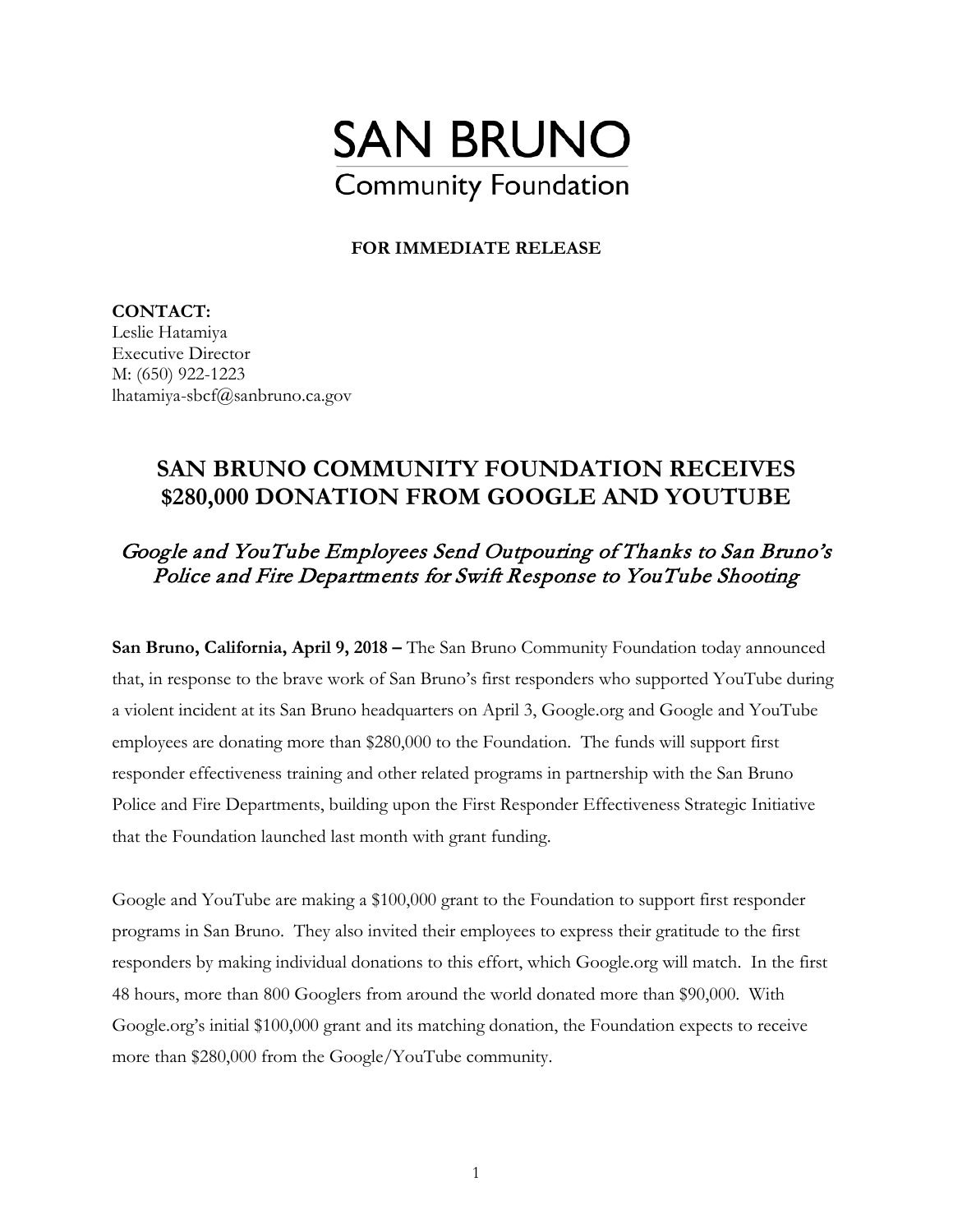On April 3, San Bruno police officers responded within minutes of receiving the first reports of gunfire at YouTube's headquarters located in San Bruno's Bayhill business park. Other jurisdictions provided additional support. Three YouTube employees were shot and wounded by the assailant before the shooter took her own life. First responders evacuated the building and searched the premises, looking for evidence and ensuring the threat was over. An investigation of the shooting, led by the San Bruno Police Department, is ongoing.

Following the incident, YouTube CEO Susan Wojcicki tweeted, "There are no words to describe how horrible it was to have an active shooter @YouTube today. Our deepest gratitude to law enforcement & first responders for their rapid response."

The Google donations build upon the San Bruno Community Foundation's First Responder Effectiveness Strategic Initiative, which the Foundation launched in early March with a \$160,723 grant to the City of San Bruno to bolster the effectiveness of San Bruno's first responders, both in their daily interactions with the community and in the event of a serious disaster like the 2010 gas pipeline explosion that led to the Foundation's creation. In crafting the initiative, the Foundation at that time recognized the importance of first responders in the San Bruno community, particularly in light of recent events around the state and country, including fires, hurricanes, shootings, and other acts of violence.

At the core of the Foundation's initiative are community-oriented projects intended to enhance the preparedness of the San Bruno Police and Fire Departments in dealing with major public safety incidents as well as their day-to-day responsibilities through advance planning and training. The Google/YouTube donations will support these and other first responder-related programs in San Bruno.

"We are grateful to our police and fire departments for their swift and thoughtful response in the face of tragedy in San Bruno, and to Google.org and the entire Google and YouTube community for partnering with the Foundation to strengthen first responder prevention and preparedness efforts in our community," commented Nancy Kraus, President of the Foundation. "The Google/YouTube donations will support programs that help ensure that San Bruno's first responders will be ready and prepared to act in future public safety incidents."

2